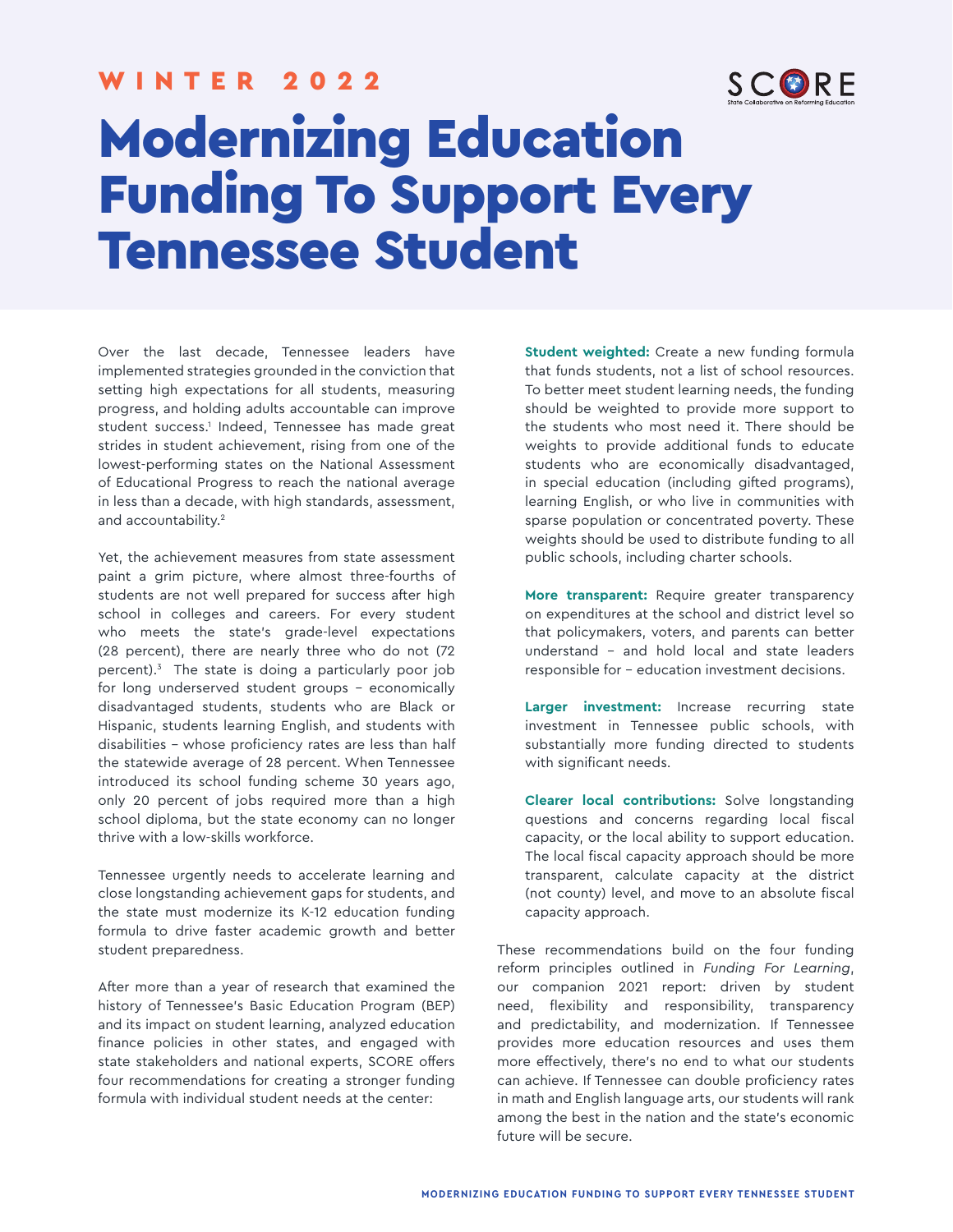## Recommendations For Tennessee Education Funding Reform

**RECOMMENDATION 1: Create a new funding formula that funds students, not a list of school resources. To better meet student learning needs, the funding should be weighted to provide more support to the students who most need it. There should be weights to provide additional funds to educate students who are economically disadvantaged, in special education (including gifted programs), learning English, or who live in communities with sparse population or concentrated poverty. These weights should be used to distribute funding to all public schools, including charter schools.**

Tennessee's BEP is a resource-based funding formula that specifies the things needed for a basic education and distributes state money to local school districts based on enrollment. A SCORE analysis finds that just 15 percent of the BEP formula would be considered driven by student needs.4 Tennessee is one of only eight states still using this model. By contrast, a studentweighted funding formula provides state dollars based on individual student needs that includes a base funding amount plus additional funding based on student characteristics.5 A student-weighted formula is a simpler and fairer way to distribute funds according to students' unique learning needs and does not rely on a list of resources that becomes quickly outdated as education, technology, and the economy continually evolve. These weights should be grounded in research and Tennessee's unique context.

- **» Prioritized set of weights:** Because of the unique educational needs of Tennessee's students and their schools as well as the state's wide achievement gaps between student groups, a new studentweighted funding formula should focus additional investment on students who need more support in their public schools to meet the state's academic standards. SCORE's analysis of weights and weight strengths from state formulas across the country reveal a range of current practice and options.<sup>6</sup> A limited and prioritized set of weights will improve transparency and structure the formula around proven student need.
- **» Stronger weights:** To ensure that the formula truly is driven by student need, SCORE recommends Tennessee adopt six weights, with weight strengths

that meet or exceed the higher range of the benchmarks in the following table. The weights should be cumulative for students who belong to more than one category. While a base funding amount reflects resources that should be provided for all students, such as curriculum and classroom supplies, student weights direct additional funding beyond the base amount to adequately support the learning needs of particular student groups. As an example:

- **»** A weight of 0.5 would add 50 percent to the base funding amount to address the needs of students in that group.
- **»** With a base funding amount of \$8,000 and a weight of 0.5 for an economically disadvantaged student, the funding formula would provide \$12,000 for that student.
- **»** A student who is both rural and economically disadvantaged is funded at a higher level than a student who is just economically disadvantaged.

As Tennesseans continue to consider education funding reform, new proposals may seek to address other challenges with additional weights, but we would caution that each new weight will lessen the impact of these six priority weights. SCORE prioritized the six weights in the table with two considerations in mind:

- **»** The weight must enhance support for students with the greatest needs.
- **»** The weight must work with other elements of the funding formula, including local fiscal capacity, to ensure that more resources go to students with greater needs.

Tennessee should not consider weights that do not meet those guidelines.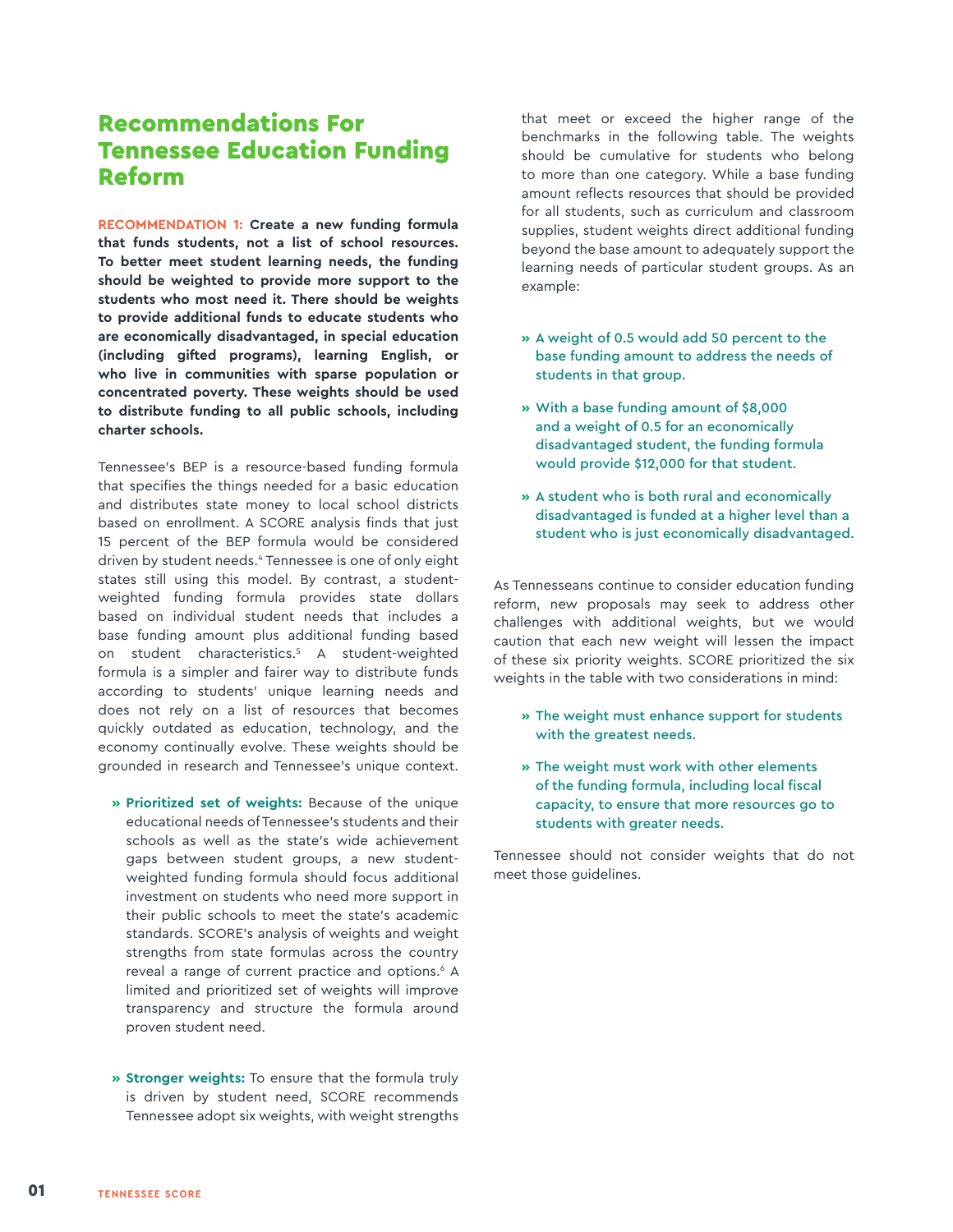| WEIGHT                                                           | <b>RATIONALE</b>                                                                                                                                                                                                                                                                                                                                                                                                                                                                                                                                                                                                                                                                                                                                       | <b>BENCHMARKED</b><br>WEIGHT<br><b>STRENGTHS</b>                              |
|------------------------------------------------------------------|--------------------------------------------------------------------------------------------------------------------------------------------------------------------------------------------------------------------------------------------------------------------------------------------------------------------------------------------------------------------------------------------------------------------------------------------------------------------------------------------------------------------------------------------------------------------------------------------------------------------------------------------------------------------------------------------------------------------------------------------------------|-------------------------------------------------------------------------------|
| <b>STUDENT CHARACTERISTICS</b>                                   |                                                                                                                                                                                                                                                                                                                                                                                                                                                                                                                                                                                                                                                                                                                                                        |                                                                               |
| <b>ECONOMIC</b><br><b>DISADVANTAGE</b>                           | Long-term state trends in academic achievement,<br>graduation, and postsecondary credential<br>attainment show that current funding levels are<br>not meeting the learning needs of students with<br>these characteristics. The economic disadvantage<br>and English learner weights should use existing<br>definitions in state policy. Special education<br>funding should offer multiple tiers of support that<br>reflect the broad range of needs, including for<br>gifted students as outlined in state policy.                                                                                                                                                                                                                                   | $0.2 - 0.3$                                                                   |
| <b>ENGLISH</b><br><b>LEARNER</b>                                 |                                                                                                                                                                                                                                                                                                                                                                                                                                                                                                                                                                                                                                                                                                                                                        | $0.5 - 0.7$                                                                   |
| <b>SPECIAL</b><br><b>EDUCATION</b>                               |                                                                                                                                                                                                                                                                                                                                                                                                                                                                                                                                                                                                                                                                                                                                                        | $0.15 - 4.0$                                                                  |
| <b>SCHOOL AND DISTRICT CHARACTERISTICS</b>                       |                                                                                                                                                                                                                                                                                                                                                                                                                                                                                                                                                                                                                                                                                                                                                        |                                                                               |
| <b>POPULATION</b><br><b>SPARSITY (RURAL</b><br><b>COMMUNITY)</b> | Rural students attend schools with unique<br>challenges in teacher recruitment and retention,<br>infrastructure gaps, and geographic isolation.<br>Accounting for these unique needs through<br>population sparsity weight - defined as the number<br>of students per square mile in a district - focuses<br>on long-established community characteristics<br>unlikely to change rather than school or district<br>enrollment.                                                                                                                                                                                                                                                                                                                         | $0.2 - 0.5$                                                                   |
| <b>CONCENTRATED</b><br><b>POVERTY</b>                            | Living in communities with high rates of poverty<br>compounds student needs. Research shows that<br>concentrated poverty results in fewer educational<br>supports, limited economic opportunity,<br>and poorer health. A concentrated poverty<br>weight could support additional academic and<br>nonacademic supports to help address these<br>challenges to support students in meeting state<br>expectations, such as tutoring, wraparound<br>services, and college and career preparation.<br>Additionally, the weight will help schools and<br>districts surmount challenges that directly<br>impact student achievement and are amplified<br>by concentrated poverty, such as difficulty in<br>attracting highly effective teachers. <sup>7</sup> | $0.5 - 1.0$                                                                   |
| <b>CHARTER SCHOOLS</b>                                           | Public charter schools overwhelmingly serve<br>economically disadvantaged students and students<br>of color, including students with diverse learning<br>needs, yet receive funding based on average<br>enrollment of their home district instead of student<br>need. They also receive less local support for<br>capital needs, including facilities, than traditional<br>public schools. Charter schools should receive<br>funding that matches the students they serve and<br>that accounts for facility needs.                                                                                                                                                                                                                                     | Tennessee would<br>lead the country in<br>supporting students in<br>this way. |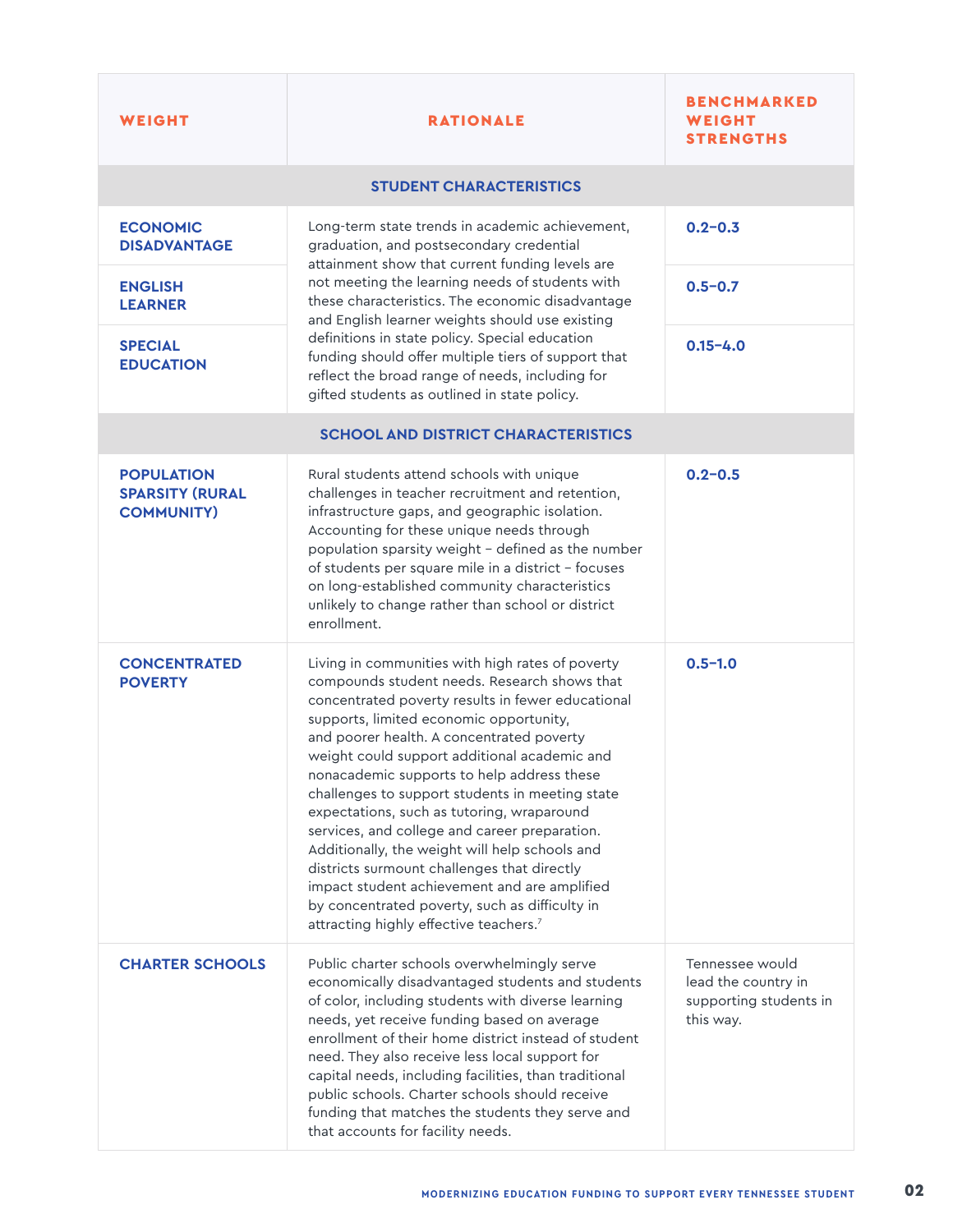**RECOMMENDATION 2: Require greater transparency for school and district expenditures so that policymakers, voters, and parents can better understand education investment decisions – and better hold local and state leaders accountable for those decisions.** 

As a fiscally conservative state, Tennessee is reluctant to address any problem simply by throwing money at it. Until recently, there was mixed evidence that increased education spending was correlated to improved student achievement. But recent research shows that **increased spending that is targeted to support the learning of students with greater needs can improve their academic achievement.**8 That makes sense intuitively, as well, because we know that some students need more support to meet grade-level expectations and understand that extra support requires extra funding. Tennessee should do as it has previously and lean into evidence-supported strategies. But Tennessee also must, as it has previously, tie increased education investment to transparent reporting that tracks the use and impact of the additional resources and fosters greater accountability for the spending decisionmakers.

Tennessee has made substantial progress to improve its accountability systems to highlight improvements and focus on gaps in key student outcomes – particularly for students from historically underserved groups. With the return to a reliable annual assessment of student learning, the state soon will again have student outcome data to help clearly evaluate the impact of its investments.

While the state collects some school and district expenditure information, it is not accessible to or easily understood by most stakeholders. Tennessee should develop nationally leading practices on expenditure reporting that improve public confidence in education investments through:

**» Better information about school and district spending.** School-level per-pupil expenditure information should be published annually in a report that separates state, local, and federal funding as well as district and school funding per pupil. This reporting also should illustrate trends over time and provide the ability to compare similar schools and districts. The reporting should be modeled on the practices of national leaders in expenditure transparency, such as Illinois and Arkansas.<sup>9</sup>

- **» Details on spending for academic improvement.** Information should be published regarding how districts and schools are investing in key resources to improve the student experience in categories such as teacher quality, rigorous content (college and career preparation coursework), curriculum, and instructional time and attention.<sup>10</sup> Individuals should be able to access this information alongside per-pupil expenditure, student demographic, and student achievement data.
- **» Annual analysis of spending patterns, state investment impact.** A rigorous, annual statewide analysis should report how well the state funding formula targets funds toward high-need districts and how schools use those funds to support students with greater needs. With state support and coordination, districts should invest in additional analytical and reporting capacity to better connect spending trends with their impact on student learning.

This increased transparency should be paired with additional improvements in financial management such as student- and school-based budgeting practices that empower school and district leaders to better target resources to students with greater learning needs.

**RECOMMENDATION 3: Increase recurring state investment in Tennessee public schools, with substantially more funding directed to students with more significant needs.**

Tennessee falls short not only in **how** it funds education but also in **how much** it funds students. Tennessee has steadily invested in education for three decades, yet the statewide average per-pupil expenditure (\$10,100) is among the lowest in the country and far below the national average  $($13,300).$ <sup>11</sup> The state also ranks low in pay for teachers even though great teaching is the greatest driver in schools of higher student achievement.<sup>12</sup> Key education priorities  $-$  such as the recruitment and retention of a highly effective and diverse teacher workforce – cannot be achieved without this additional support.

**» Stronger investment for all:** Tennessee should develop a multiyear strategy that will bring perpupil spending closer to the national average. The state should begin with an additional recurring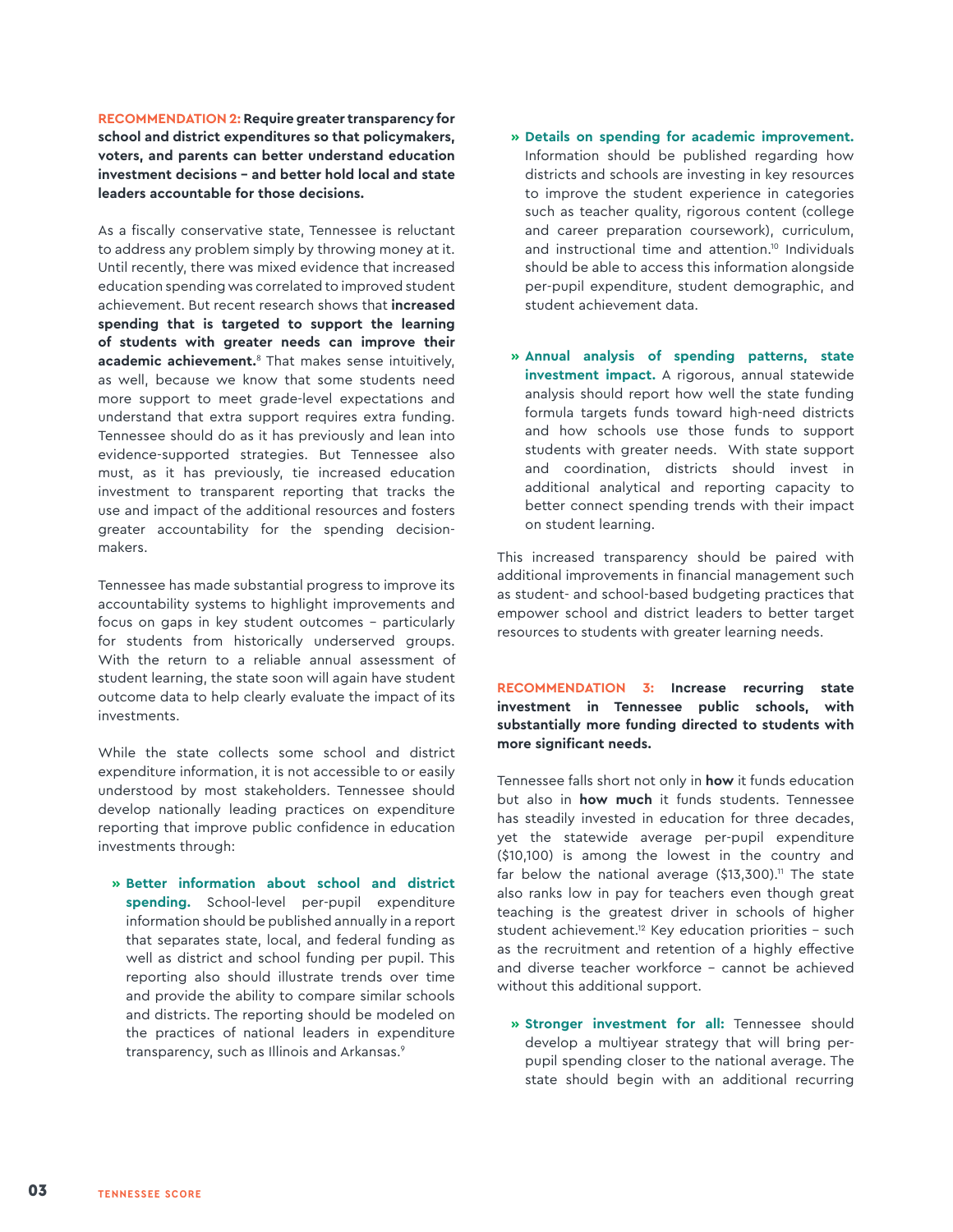investment of at least \$1 billion. The state also must establish a limited, time-bound hold-harmless period to help districts transition to a new formula that allocates funding based on student need. Combining this investment with the two previous recommendations will ensure that new dollars are spent on the students who most need more investment and that appropriate transparency is in place regarding how the resources are used.

- **» Greater success for students with greater needs:** State policy on local education funding will interact with the design of the state's studentweighted funding formula – the included weights, weight strengths, and base student funding level. Tennessee should ensure that the funding reform policies and the new formula:
	- **»** Alleviate the discrepancies driven by community differences in local ability to support education.
	- **»** Sustain funding level increases for Tennessee public schools – both for the overall system and for high-need student groups.
	- **»** Accelerate Tennessee toward an education finance system that is rated at least at the national average, matching the state's rating in student achievement.

To ensure student funding gains do not erode over time, the formula should include appropriate annual inflation adjustments.

**RECOMMENDATION 4: Solve longstanding questions and concerns regarding local ability to support education. Tennessee's local fiscal capacity approach should be more transparent, calculate capacity at the district rather than county level, and move to an absolute fiscal capacity approach.**

Over the last three decades, Tennessee has attempted to address the issue of differing levels of local resources, but it remains a key barrier to ensuring that all Tennessee students have access to an excellent education. Wealthier communities can and do spend more to cover student needs for counseling and special education, reinforcing disparities that the BEP cannot overcome. While state funding has increased over the last decade and is more responsive to student need,

only some districts have been able to invest additional local resources to hire enough counselors, teachers, and special education teachers.

Tennessee's funding reform effort should focus on resolving some, if not all, key issues with current local funding policies by adopting:

- **» A single fiscal capacity measure.** The use of two fiscal capacity measures – one from the Tennessee Advisory Commission on Intergovernmental Relations (TACIR) and one from the Boyd Center for Business and Economic Research (CBER) – is a rare practice across the country that adds complexity to an already complex formula.
- **» A district-level fiscal capacity measure.**  Tennessee's two fiscal capacity measures calculate local ability to support education at the county level instead of the school district level. A districtlevel determination would better meet the needs of students in counties that have more than one school district.
- **» An absolute fiscal capacity approach.** Almost all districts spend more than the BEP requires, but there is significant variation in local effort. Tennessee should clarify local effort expectations with an absolute fiscal capacity approach that sets a minimum expectation on the percentage of local resources devoted to education with state resources covering the rest. This approach is used in nearly half the country and in most Southern states.<sup>13</sup>

Tennessee's past work to improve the education funding formula focused on local capacity, recognizing that the differences between lower and higher wealth communities to support education drove differences in student opportunity.<sup>14</sup> Even as Tennessee moves toward a student-weighted funding formula that clarifies support for lower- and higher-need students, the state's fiscal capacity approach is the second critical influencer on student opportunity. Both must be addressed simultaneously - particularly when the state has the financial ability to make a wholesale change that is considered best practice around the country. Not doing both amounts to a short-term fix atop a longterm structural challenge.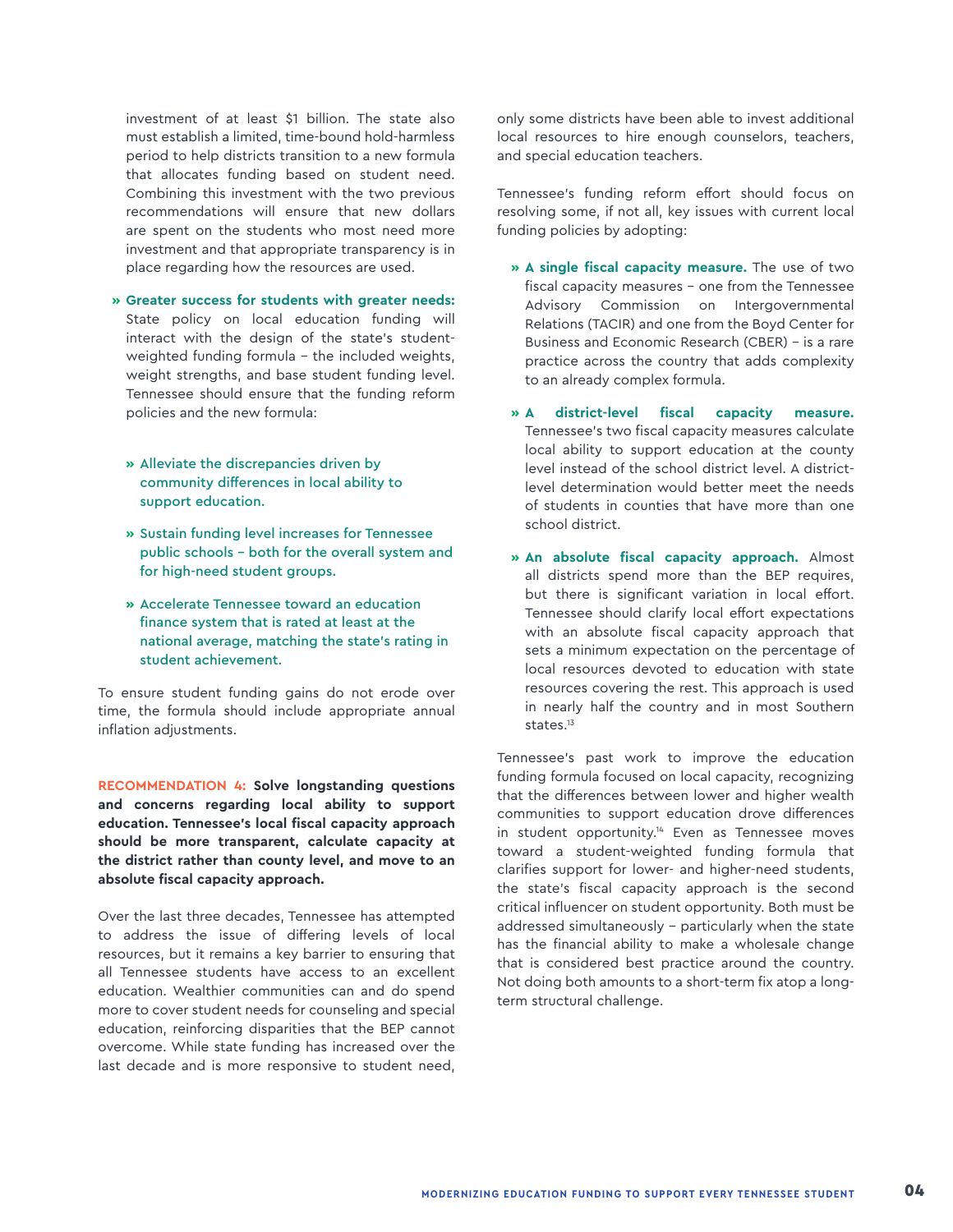## Other Considerations

The Tennessee Department of Education has surfaced many additional potential ideas about education funding reform. Two suggestions that have generated discussion are:

- **» Performance funding.** Funding that factors in student outcomes has been in place for higher education in Tennessee since 2010 as a strategy to focus institutions on graduating students rather than enrolling them. And while there is no available research in the K-12 context on the effectiveness of performance funding, if Tennessee includes an outcome-based component in the new formula proposal, then the state should:
	- **»** Incentivize outcomes that indicate preparedness for postsecondary education and the workforce, such as the existing Ready Graduate measure.
	- **»** Rely on growth measures over time rather than proficiency to ensure schools and districts starting at a lower baseline are not disadvantaged.
	- **»** Prioritize closing achieving gaps by incentivizing the academic growth of higherneed students, just as the overall formula should focus on higher-need students.
	- **»** Design performance funding as "bonus" money so the base amount is not impacted.
	- **»** Create a formal stakeholder review group to examine performance funding each year, identify strengths and weaknesses, and make any necessary recommendations.
- **» Direct funding:** Another option to provide resources to districts is designating several categories of needs for direct funding. Appropriate direct funding investments could include existing funding streams such as career and technical education, consolidated health, and high-dosage tutoring, as a few examples. These direct funding streams should be clearly distinct from recurring funding in annual reporting so that stakeholders can see which investments are new and which investments are repurposed from the state.

# Conclusion

If Tennessee provides more education resources and uses them more effectively, there's no end to what our students can achieve. If Tennessee commits to doubling student proficiency in math and English language arts, our students will rank among the best in the nation. A modernized and well-designed education funding formula that targets resources to address student needs will ensure:

- **»** Every student receives highly effective teaching.
- **»** Every student has a path to college and career.
- **»** Every community can support the education of its students.
- **»** Every Tennessean has confidence in our public schools and the education funding system supporting them.

#### About SCORE

The State Collaborative on Reforming Education (SCORE) is a nonpartisan nonprofit education policy and advocacy organization based in Nashville, Tennessee. SCORE was founded in 2009 by Senator Bill Frist, MD, former US Senate majority leader, and works to transform education in Tennessee so all students can achieve success in college, career, and life.

# References

- Reardon, Sean F. "Educational Opportunity in Early and Middle Childhood: Using Full Population Administrative Data to Study Variation by Place and Age." RSF: The Russell Sage Foundation Journal of the Social Sciences (October 2020); Hamlin, Daniel and Paul E. Peterson. "Have States Maintained High Expectations for Student Performance?" Education Next (Fall 2018).
- 2. Map: A-F Grades, Rankings for States on School Quality. Education Week (2020); SCORE analysis of results from the National Assessment of Educational Progress, 2009-2019.
- 3. State Report Card, Academic Achievement. Tennessee Department of Education (2021).
- 4. SCORE analysis of Basic Education Program formula focused on components that specifically benefited students from particular historically underserved groups – such as at-risk funding for economically disadvantaged students and special education teacher for special education students – and the implied amounts generated for those students compared to other funding generated in the formula; Student-Based Allocation, Edunomics Lab (2021).
- 5. Glossary of K-12 Education Funding. *Education Commission of the States* (October 2021).
- 6. FundEd: State Education Funding Policies for all 50 States, *EdBuild* (2021); 50 State Comparison: K-12 and Special Education Funding, *Education Commission of the States* (October 2021)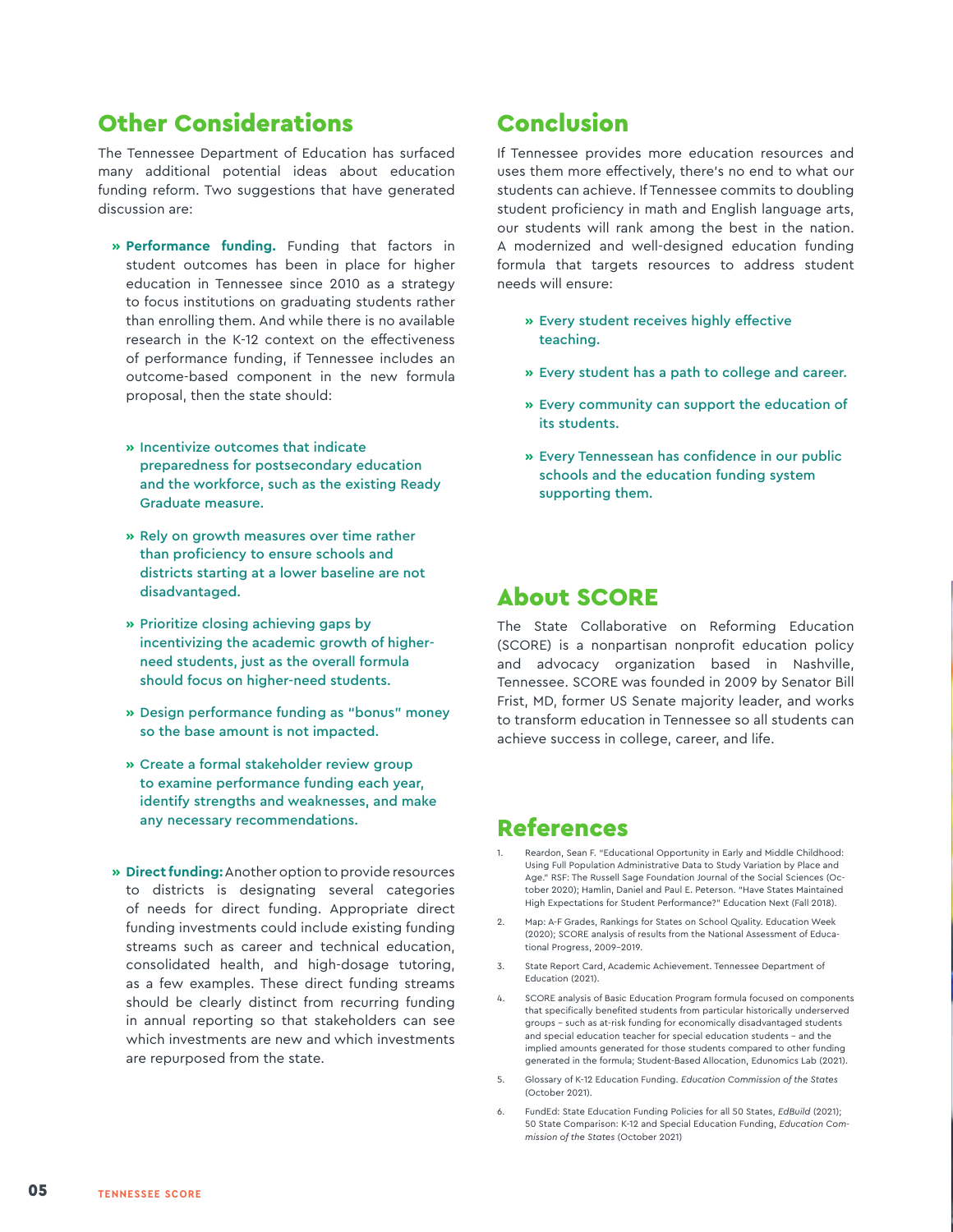- 7. Goldhaber, Dan, Roddy Theobald, and Danielle Fumia. Teacher Quality Gaps and Student Outcomes: Assessing the Association Between Teacher Assignments and Student Math Test Scores and High School Course Taking. Center for Analysis of Longitudinal Data in Education Research (January 2018); Kneebone, Elizabeth, Carey Nadeau, and Alan Berube. The Re-Emergence of Concentrated Poverty: Metropolitan Trends in the 2000s. The Metropolitan Policy Program at Brookings (November 2011).
- 8. Candelaria, Christopher A., and Kenneth Shores. Court-Ordered Finance Reforms in the Adequacy Era: Heterogeneous Causal Effects and Sensitivity. Education Finance and Policy (2019); Lafortune, Julien, Jesse Rothstein, and Diane Whitmore Schanzenbach. School Finance Reform and the Distribution of Student Achievement. American Economic Association (2018); Jackson, Kirabo C., Rucker C. Johnson, and Claudia Persico. The Effects of School Spending on Educational and Economic Outcomes: Evidence from School Finance Reforms. The Quarterly Journal of Economics (2016); Rothstein, Jesse and Diane Whitmore Schanzenbach. Does Money Still Matter? Attainment and Earnings Effects of Post-1990 School Finance Reforms. National Bureau of Economic Research (August 2021).
- 9. Presume, Reetchel and Ivy Smith Morgan. *Going Beyond ESSA Compliance: A 50-State Scan of School Spending Reports.*
- *10. The Education Combination: 10 Dimensions of Education Resource Equity to Unlock Opportunities for Every Student.* Alliance for Resource Equity. (2021)
- 11. Farrie, Danielle and David G. Sciarra. Making the Grade 2020: How Fair is School Funding in Your State? Education Law Center (January 2021); Baker, Bruce D., Matthew Di Carlo, Lauren Schneider, Mark Weber. State School Finance Profiles. Albert Shanker Institute (October 2020); Quality Counts 2021: Educational Opportunities and Performance in Tennessee. EdWeek Research Center (January 2021).
- 12. Teachers Matter: Understanding Teachers' Impact on Student Achievement. RAND Corporation (2012).; Chetty, Raj, John N. Friedman, and Jonah E. Rockoff. Measuring the Impacts of Teachers II: Teacher Value-Added and Student Outcomes in Adulthood. American Economic Review (2014); Olson, Lynn. Scaling Reform: Inside Tennessee's Statewide Teacher Transformation. FutureEd Georgetown University (2018).
- 13. FundEd: State Education Funding Policies for all 50 States, *EdBuild* (2021).
- *14. K-12 Public Education Funding and Services: An Interim Report Prepared as the Second Installment of TACIR's Study on Local Government Revenue and Services.* Tennessee Advisory Commission on Intergovernmental Relations (2020).